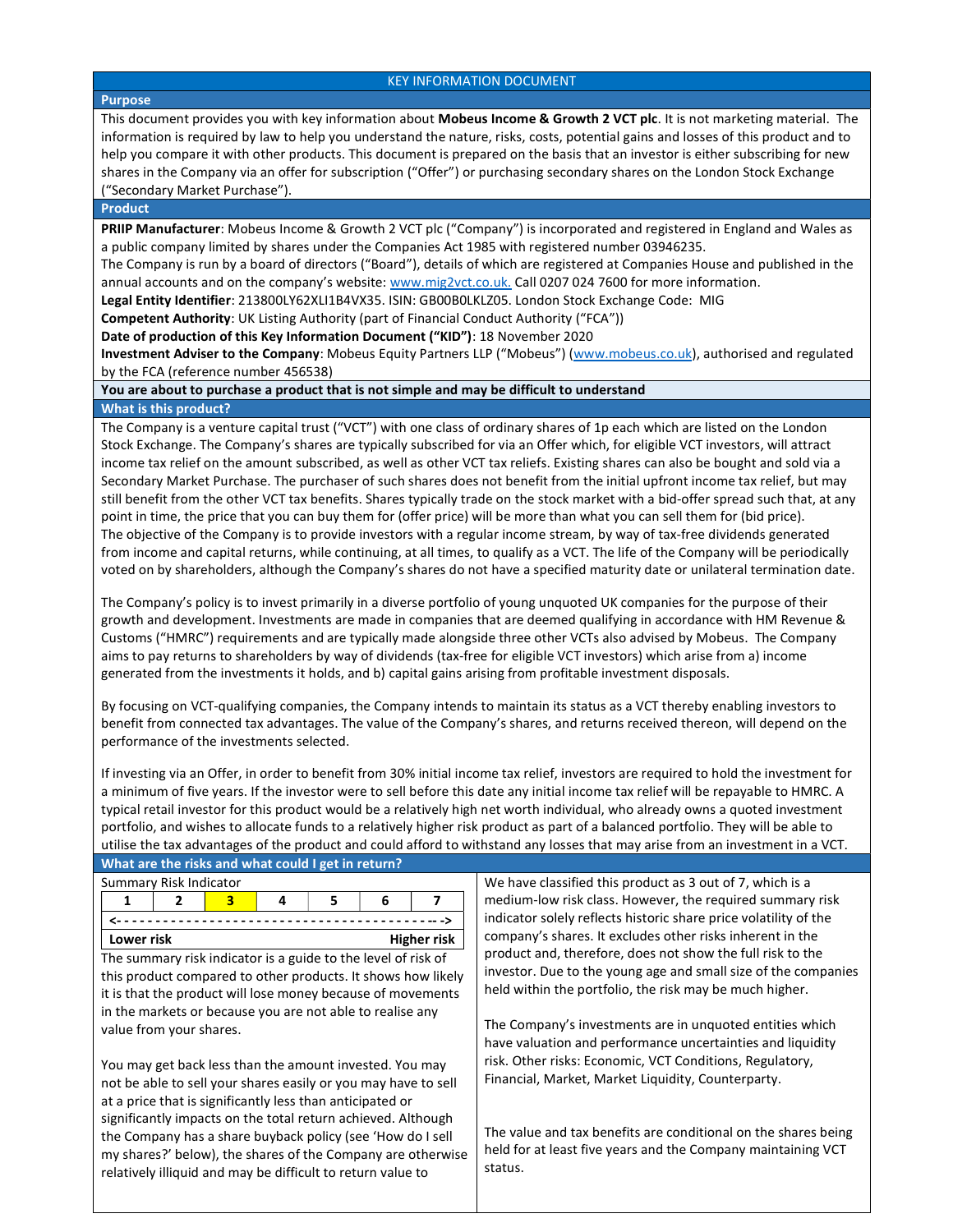shareholders if a substantial number of shareholders all want to sell at the same time.

The risk indicator assumes you keep the product for a minimum of five years. The actual risk and returns can vary significantly if you sell your shares before this date.

This product does not include any protection from future market performance so you could lose some or all of your investment. If the company's investment performance is poor, you could lose your entire investment.

| <b>Performance scenarios</b> |                                                                     |                                                          |         |                 |              |
|------------------------------|---------------------------------------------------------------------|----------------------------------------------------------|---------|-----------------|--------------|
|                              | Investment of £10,000                                               |                                                          | 1 year  | 3 years         | 5 years      |
|                              | <b>Scenarios</b>                                                    |                                                          |         |                 | (Recommended |
|                              |                                                                     |                                                          |         |                 | minimum      |
|                              |                                                                     |                                                          |         | holding period) |              |
|                              |                                                                     |                                                          |         |                 |              |
|                              | <b>Stress scenario</b>                                              | What you might get back after costs                      | £4,869  | £6,144          | £5,746       |
|                              |                                                                     | Average return each year                                 | $-51%$  | $-15%$          | $-10%$       |
|                              | Unfavourable scenario                                               | What you might get back after costs                      | £9,918  | £10,772         | £11,953      |
|                              |                                                                     | Average return each year                                 | -1%     | 3%              | 4%           |
|                              | Moderate scenario                                                   | What you might get back after costs                      | £10,742 | £12,473         | £14,482      |
|                              |                                                                     | Average return each year                                 | 7%      | 8%              | 8%           |
|                              | <b>Favourable scenario</b>                                          | What you might get back after costs                      | £11,755 | £14,593         | £17,730      |
|                              |                                                                     | Average return each year                                 | 18%     | 13%             | 12%          |
|                              | This table shows the money you could get back over the next five    | This product can be realised, but it may be costly to do |         |                 |              |
|                              | years, under different scenarios, assuming that you invest £10,000. | so in the short-term. It is particularly difficult to    |         |                 |              |

Investors who invest via an Offer should note that the data has not been adjusted for the impact of Offer costs of up to 3.00% or for the likely difference (currently 5%) between the offer price paid for the shares and the share price at which you could sell – See 'How do I sell my shares?' section below. The scenarios shown illustrate how your investment could perform. You can compare them with the scenarios of other products. The scenarios presented are an estimate of future performance based on evidence from the past (share price total return (including dividends) over the last five years) on how the value of this investment varies. They are not an exact indicator. What you get will vary depending on how the stock market and the Company performs and how long you keep the investment. The value of shares can go down as well as up and you may not get back the full amount you invested. Market developments in the future cannot be accurately predicted. The scenarios shown are only an indication of some of the possible outcomes based on recent returns. Actual returns could be lower.

The stress scenario shows what you might get back in extreme stock market circumstances but it does not take into account a situation where you are unable to realise any value from your shares.

estimate how much you would get back if you sell before the end of the recommended minimum holding period. You can sell your shares early but you may make a large loss if you do so and will lose your tax reliefs. Whether sold early or not, your maximum loss would be that you will lose all of your investment.

The figures shown include all the costs of the product itself, but may not include all the costs that you pay to your adviser or distributor. The figures do not take into account your personal tax situation, or any VCT tax reliefs, which may also affect how much you get back.

Past performance is not necessarily a guide to its performance in the future. The data above is derived from the past 5 years' performance. It principally reflects the successful application of a strategy to invest primarily in financing management buyouts (MBOs), which yielded good returns for shareholders. From November 2015, VCTs are no longer permitted to fund MBO investments, but can retain those acquired prior to that date. Instead, a VCT must now invest in smaller younger companies that can carry higher risk, albeit with the prospect of higher but more volatile returns. These smaller and younger companies now represent more than 60% of the portfolio value.

## What happens if Mobeus Income & Growth 2 VCT plc is unable to pay out?

If the Company is unable to pay out, you might lose all of your investment. As a shareholder of the Company, you would not be able to make a claim to the Financial Services Compensation Scheme about the Company in the event that you lose money on your shares in the Company.

What are the costs?

The reduction in yield ("RIY") shows what impact the total costs you pay will have on the investment return that you might get. The total costs take into account one-off, ongoing and incidental costs. The amounts shown here are the cumulative costs of the product itself for three different holding periods. The figures assume that you invest £10,000. The figures are estimates and may change in the future.

The person selling you or advising you about this product may charge you other costs. If so, this person will provide you with information about these costs, as well as other costs such as any applicable taxes, and show you the impact that all such costs will have on your investment over time.